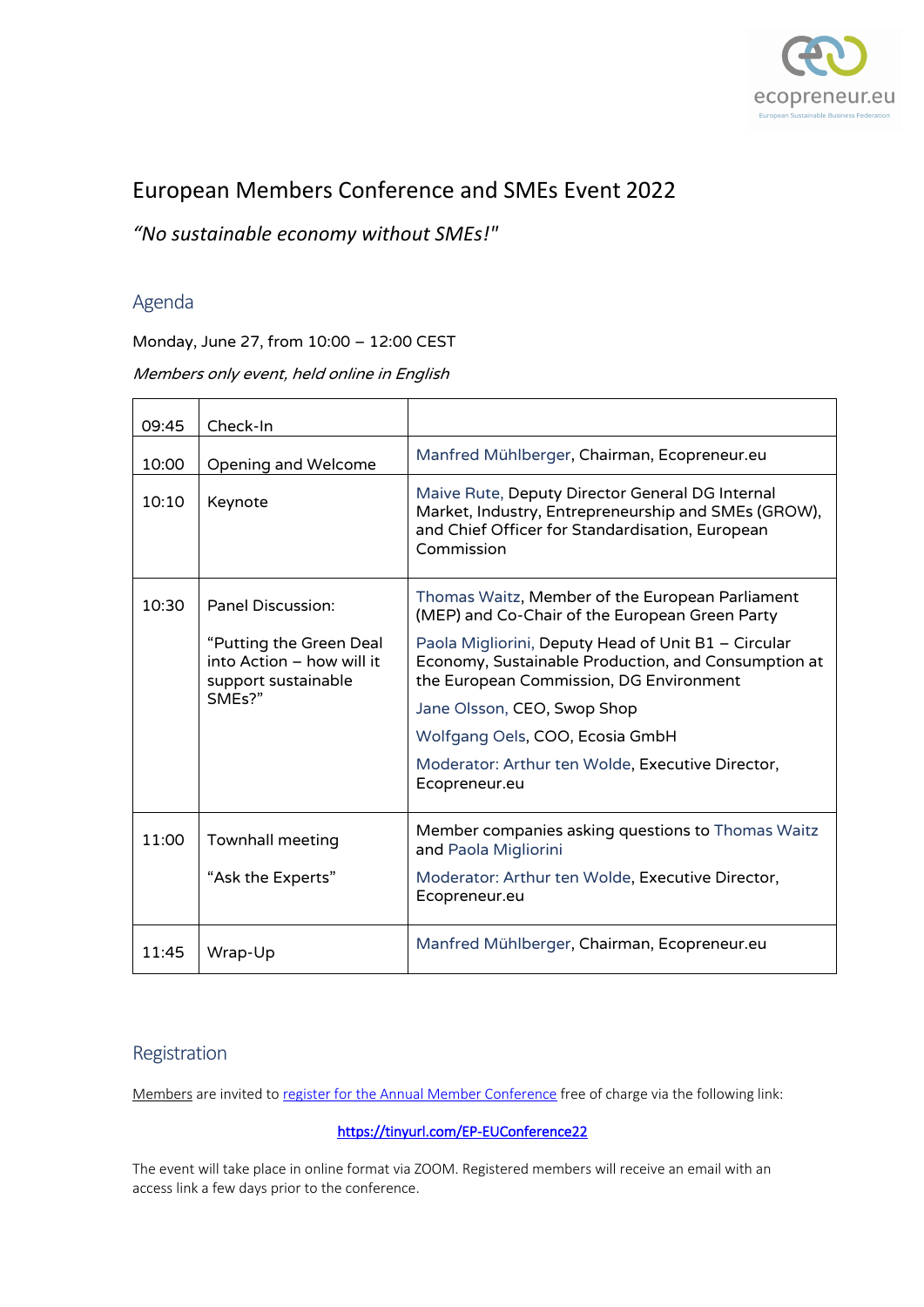

# Keynote Speaker and Panellists



#### Maive Rute, Deputy Director-General, DG Internal Market, Industry, Entrepreneurship and SMEs (GROW)

As Deputy Director-General in GROW, Maive Rute focusses on green transition of industries, resilience of supply chains, promotion of investments, standardisation and IP rights. On June 1, 2022 Commission nominated Maive Rute Chief Standardisation Officer. Between 2005–2019, she has worked as Director for Entrepreneurship and SMEs, and as Director and DDG in the research and innovation field of the European Commission. She has also served as Deputy Governor of the Bank of Estonia and CEO of KredEx, the Estonian business and export financing body.

#### Paola Migliorini, Deputy Head of Unit B1 – Circular Economy, Sustainable Production, and Consumption at the European Commission, DG Environment

Paola Migliorini, has been working on circular economy and innovation policies since 2012. She has coordinated the policy development and the implementation of the first Circular Economy Action Plan adopted by the European Commission in December 2015. Her responsibilities continues under the second Circular Economy Action Plan adopted in March 2020. Currently, her focus areas include the Textiles Strategy, the EU Ecolabel and EMAS. She has both the experience of the European institutions, which includes funding opportunities for environmental protection, and of the private sector, namely the multinational health industry. Her motto: "explain, listen and make it happen".



#### Thomas Waitz, Member of the European Parliament (MEP) and Co-Chair of the European Green Party

Thomas Waitz is an organic farmer, forester, and beekeeper. He is a Member of the European Parliament from Austria and the Co-Chair of the European Green Party (EGP). He fights for small-scale and ecologically sustainable agriculture, better animal, climate and environmental protection, a peaceful foreign policy and a green EU.



#### Jane Olsson, Founder and CEO, Swop Shop

Jane Olsson is a female entrepreneur with a strong inherent power and passion. Her dream of creating a forum for an alternative way of consuming has turned into an award-winning business idea: The magazine Råd och Rön together with Sveriges Konsumenter rewarded her sustainable fashion company Swap Shop with the 2015 Environmental Hero Award for the innovative way of safeguarding the interests of consumers and the environment. At the 2021 Recycling Gala, Jane was voted "Inspirational Recycling Person of the Year".